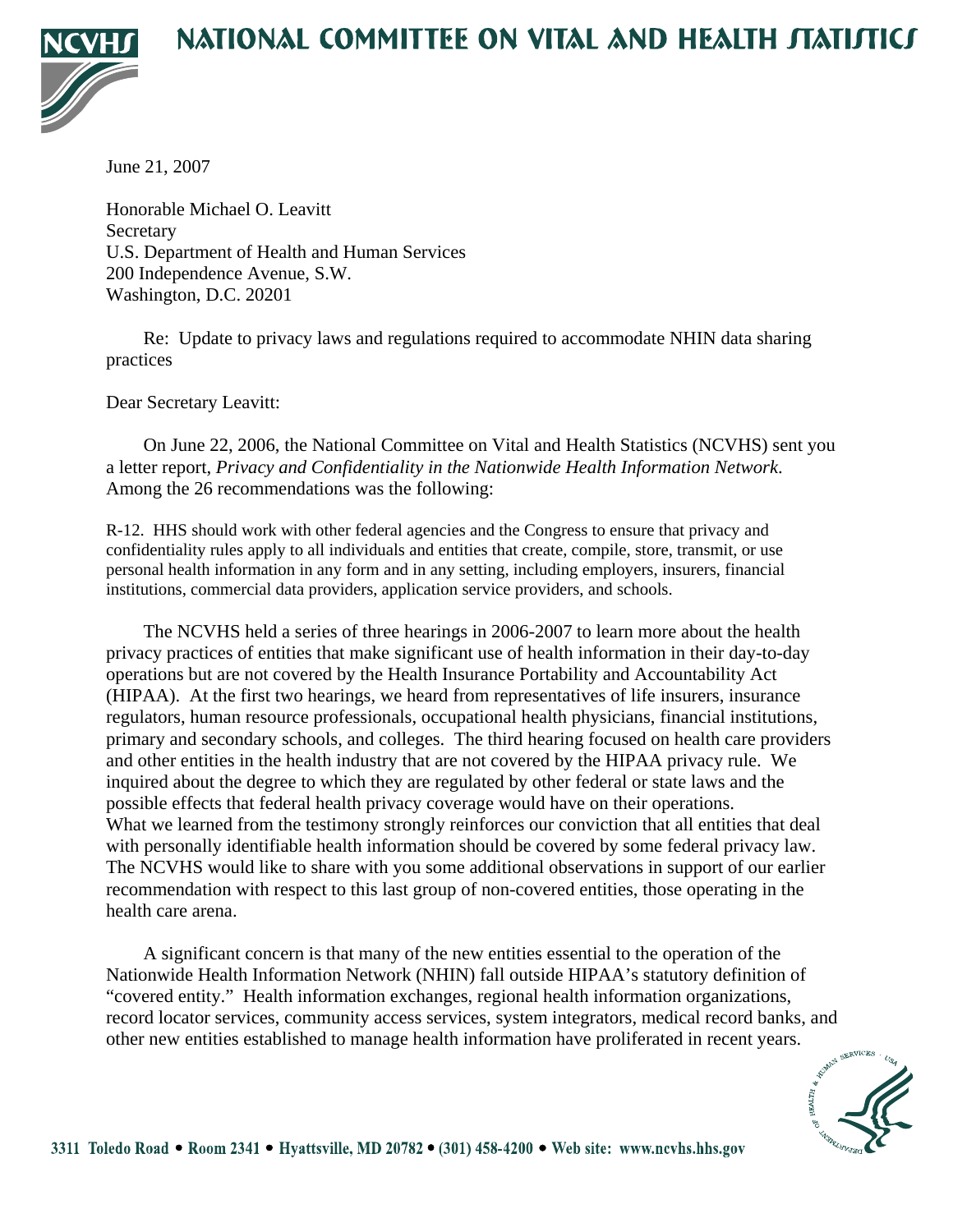## Pg. 2 - The Honorable Michael Leavitt

While some of these entities may be business associates under the Privacy Rule, and thus obligated by contractual agreements with covered entities to maintain similar standards, others may not be business associates. Moreover, it is the view of the NCVHS that business associate arrangements are not sufficiently robust to protect the privacy and security of all individually identifiable health information. Business associates are subject only to contract claims brought by the covered entity and not to enforcement actions by HHS or the Department of Justice. The health information technology community is moving quickly in response to the Department's efforts on the NHIN, but our hearings have revealed that, even today, numerous individually identifiable health records are not subject to federal privacy and security protections. This remarkable fact underscores our view that all individually identifiable health information created, collected, stored, or transmitted should enjoy the protections of a federal privacy standard.

In addition to new entities that manage health information, mentioned above, NCVHS also heard from representatives of non-covered healthcare providers: the National Athletic Trainers' Association, the International Medical Spa Association, a large employer participating in a multiemployer personal health record system, a health record bank organization, and a home testing laboratory. We also heard from legal experts who addressed various issues associated with these entities, such as the status of medical practices that operate on a cash only basis and the disposition of the health records of entities that enter into bankruptcy.

Based on the testimony we heard, we now understand that a significant number of everyday providers of health care and health-related services are not covered by the HIPAA privacy and security rules. These entities fall into two categories. In the first category are entities that do not submit claims for payment in electronic form. These entities are not covered because the definition of a covered provider is connected to the original purpose of HIPAA — administrative simplification of the processing of claims. Since these entities do not submit claims or bill health plans electronically, they fall outside the definition and are not covered. Among the health care providers not covered by HIPAA are entities that are directly paid by their customers or another party, such as some of the following providers: cosmetic medicine services, occupational health clinics, fitness clubs, home testing laboratories, massage therapists, nutritional counselors, "alternative" medicine practitioners, and urgent care facilities.

In the second category are providers that create records covered by the Family Educational Rights and Privacy Act (FERPA) which are explicitly excluded from the definition of "protected health information" in the HIPAA Privacy Rule. FERPA, which is overseen by the Department of Education, protects records of students in schools that receive Department of Education funds. Thus, most health records created and maintained by school clinics fall under FERPA rather than HIPAA. However, some schools are not covered by either law. Some providers, such as athletic trainers working in scholastic athletic programs, or college student health services that submit electronic insurance claims, have reported confusion as to whether they are subject to HIPAA or to FERPA. Today, under separate cover, we are also sending a letter addressing this matter.